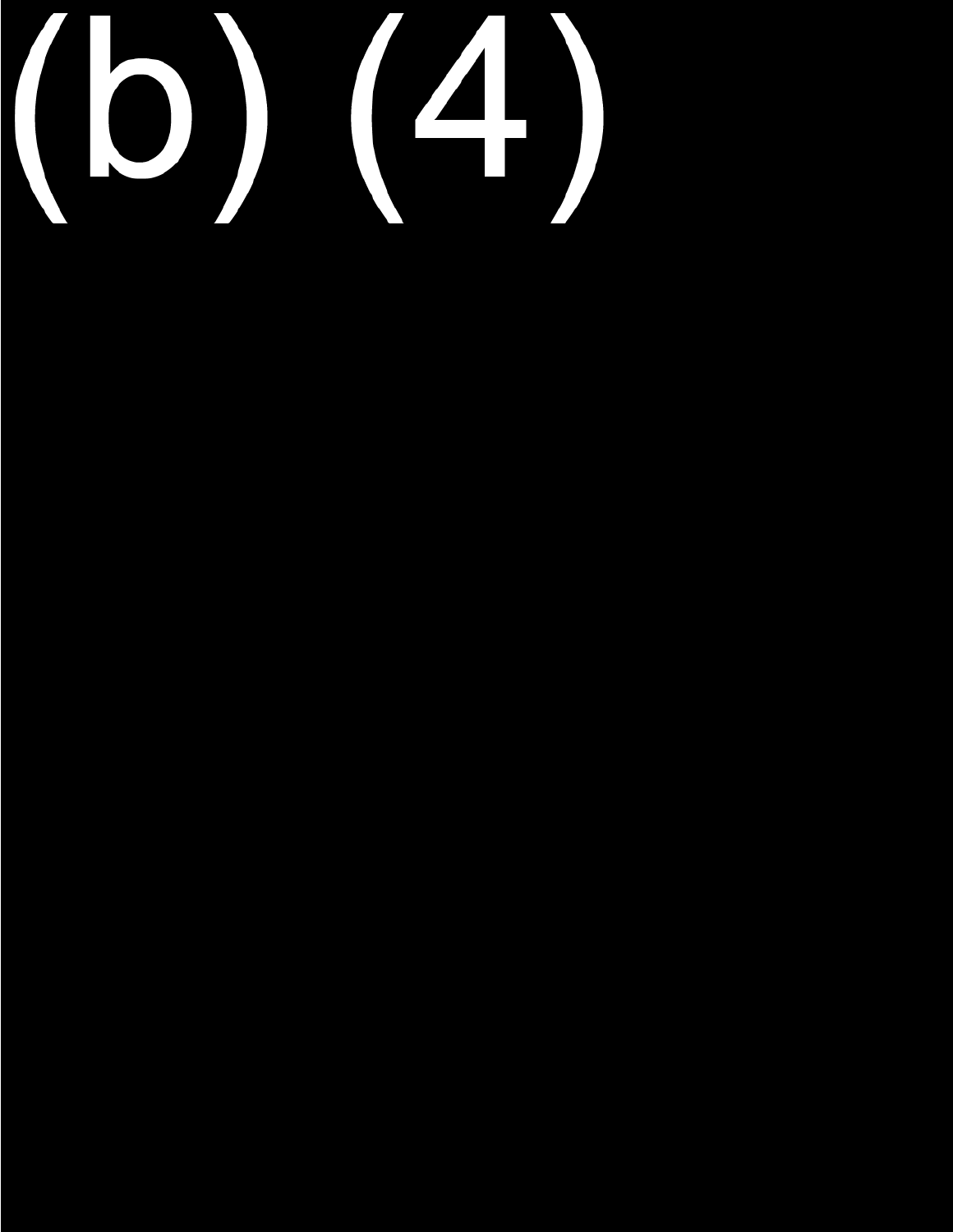# $\left(\frac{1}{2}\right)$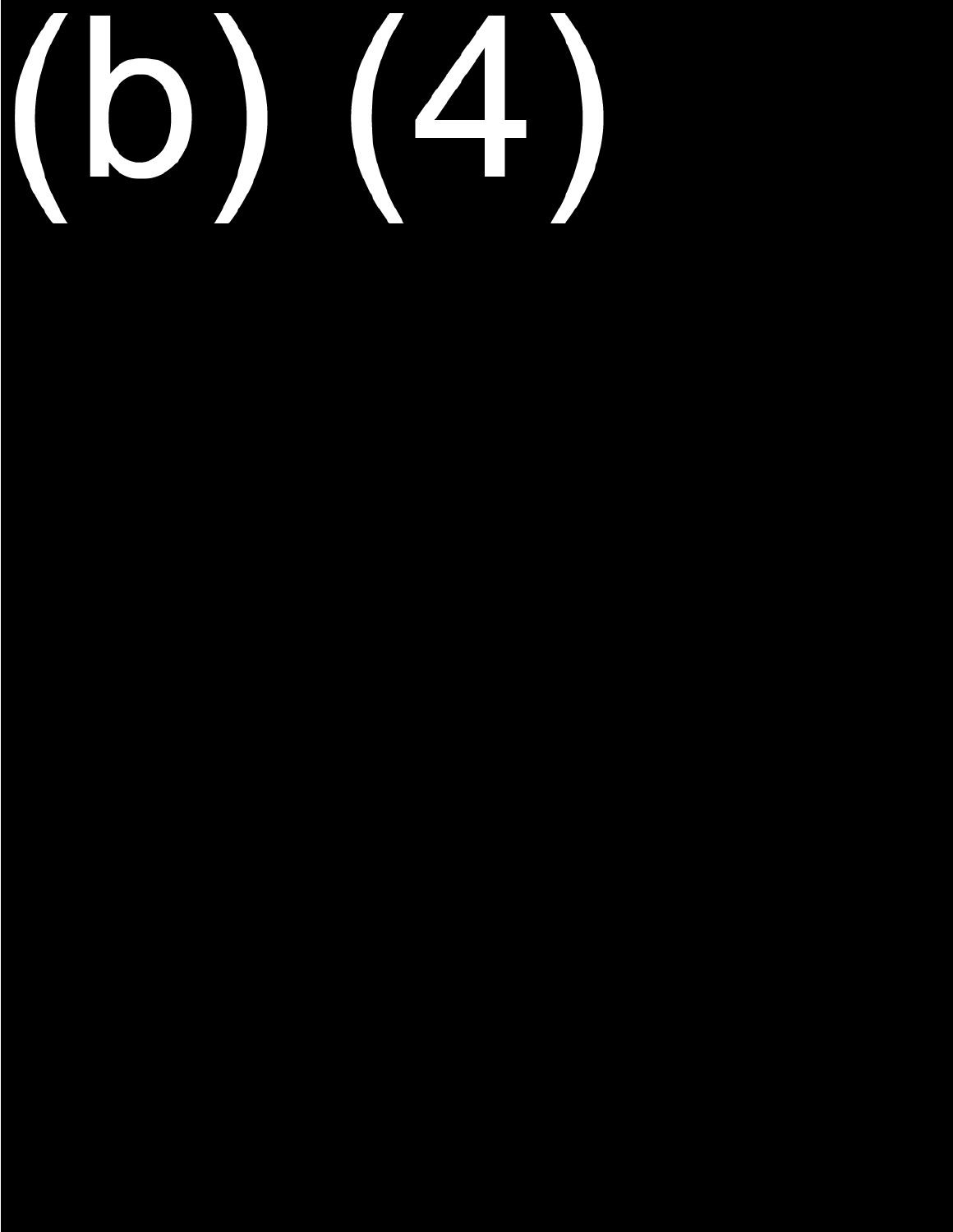# $\left(\frac{1}{2}\right)$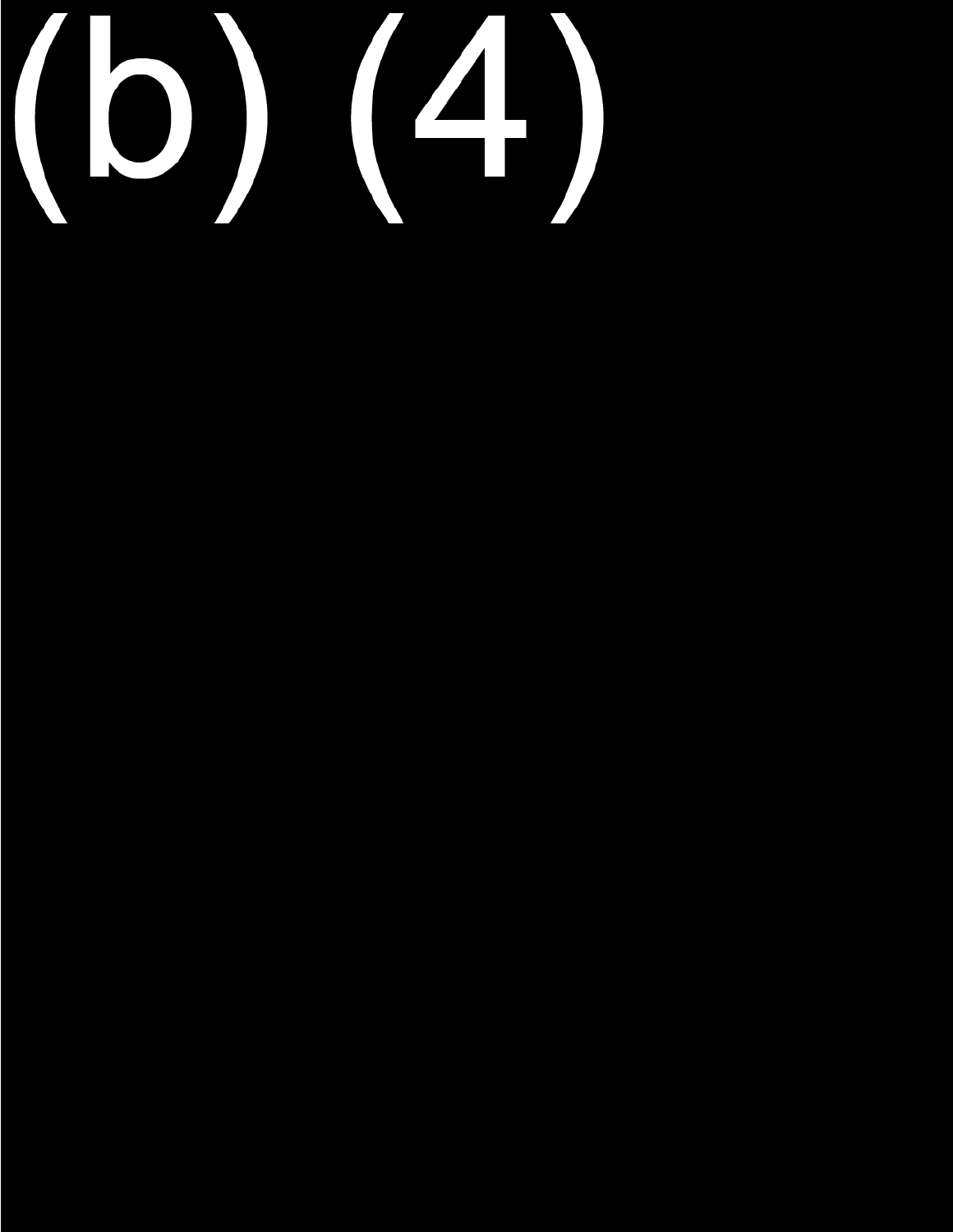An official website of the United States government

**GSA** U.S. General Services Administration **FY 2020 Per Diem Rates for Fresno, California**

I'm interested in:

## **Lodging by month (excluding taxes) | October 2019 - September 2020**

Cities not appearing below may be located within a county for which rates are listed. To determine what county a city is located in, visit the National Association of Counties (NACO) . website (a non-federal website)

| Primary<br><b>Destination</b> | County | 2019<br>Oct | Nov Dec | 2020<br>Jan | Feb | Mar | Apr | May | Jun Jul | Aug | Sep |
|-------------------------------|--------|-------------|---------|-------------|-----|-----|-----|-----|---------|-----|-----|
| Fresno                        | Fresno | \$110       |         |             |     |     |     |     |         |     |     |

### **Meals & Incidentals (M&IE) Breakdown**

Use this table to find the following information for federal employee travel:

**M&IE Total** - the full daily amount received for a single calendar day of travel when that day is neither the first nor last day of travel.

**Breakfast, lunch, dinner, incidentals** - Separate amounts for meals and incidentals. M&IE Total = Breakfast + Lunch + Dinner + Incidentals. Sometimes meal amounts must be deducted from trip voucher. See More Information

**First & last day of travel** - amount received on the first and last day of travel and equals 75% of total M&IE.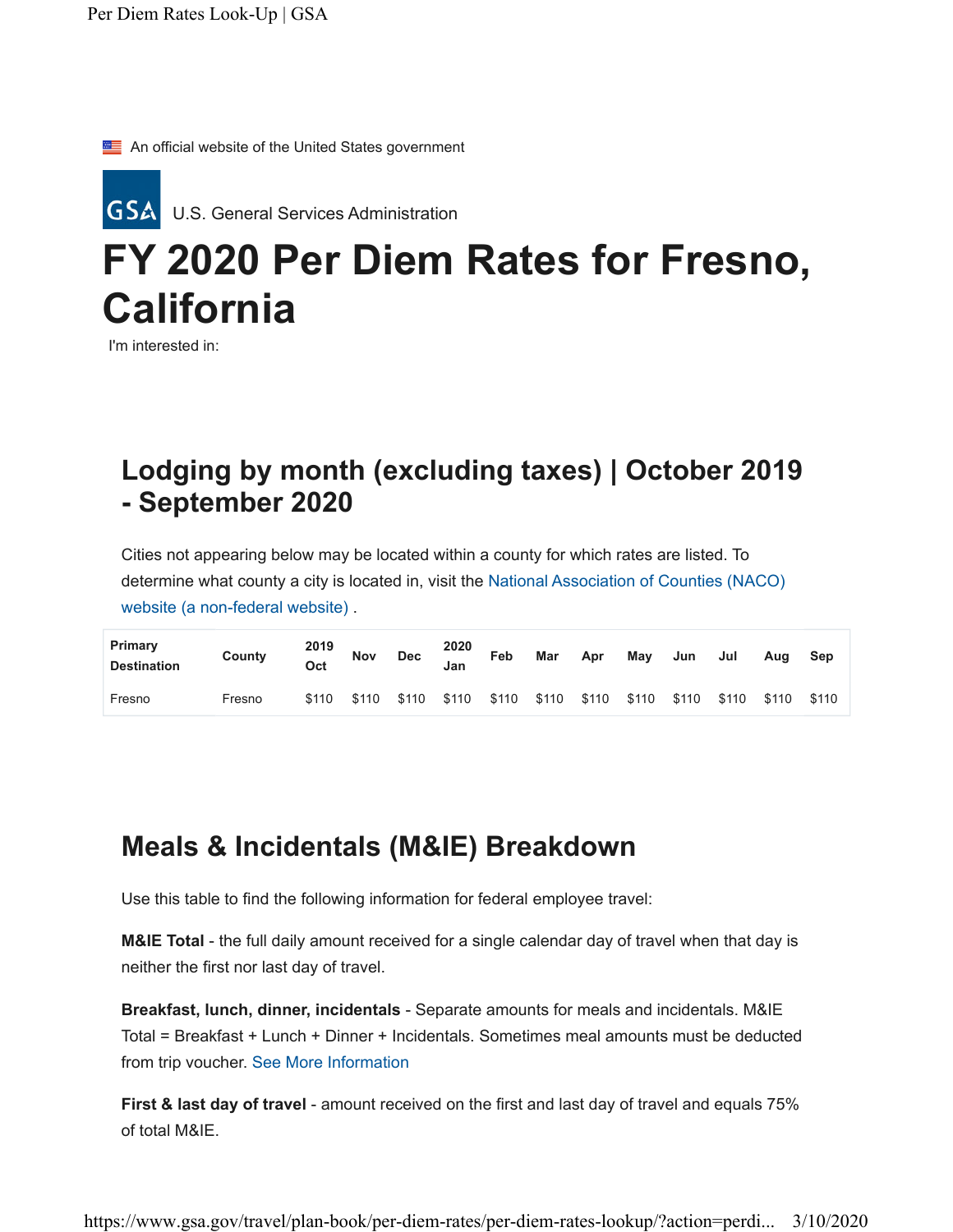| <b>Primary</b><br><b>Destination</b> | County | <b>M&amp;IE Total</b> | <b>Continental</b><br><b>Breakfast/Breakfast</b> | Lunch | <b>Dinner</b> | <b>Incidental</b><br><b>Expenses</b> | <b>First &amp; Last</b><br>Day of Travel |
|--------------------------------------|--------|-----------------------|--------------------------------------------------|-------|---------------|--------------------------------------|------------------------------------------|
| Fresno                               | Fresno | \$66                  | \$16                                             | \$17  | \$28          | \$5                                  | \$49.50                                  |

I'm interested in:

Last Reviewed: 2020-01-10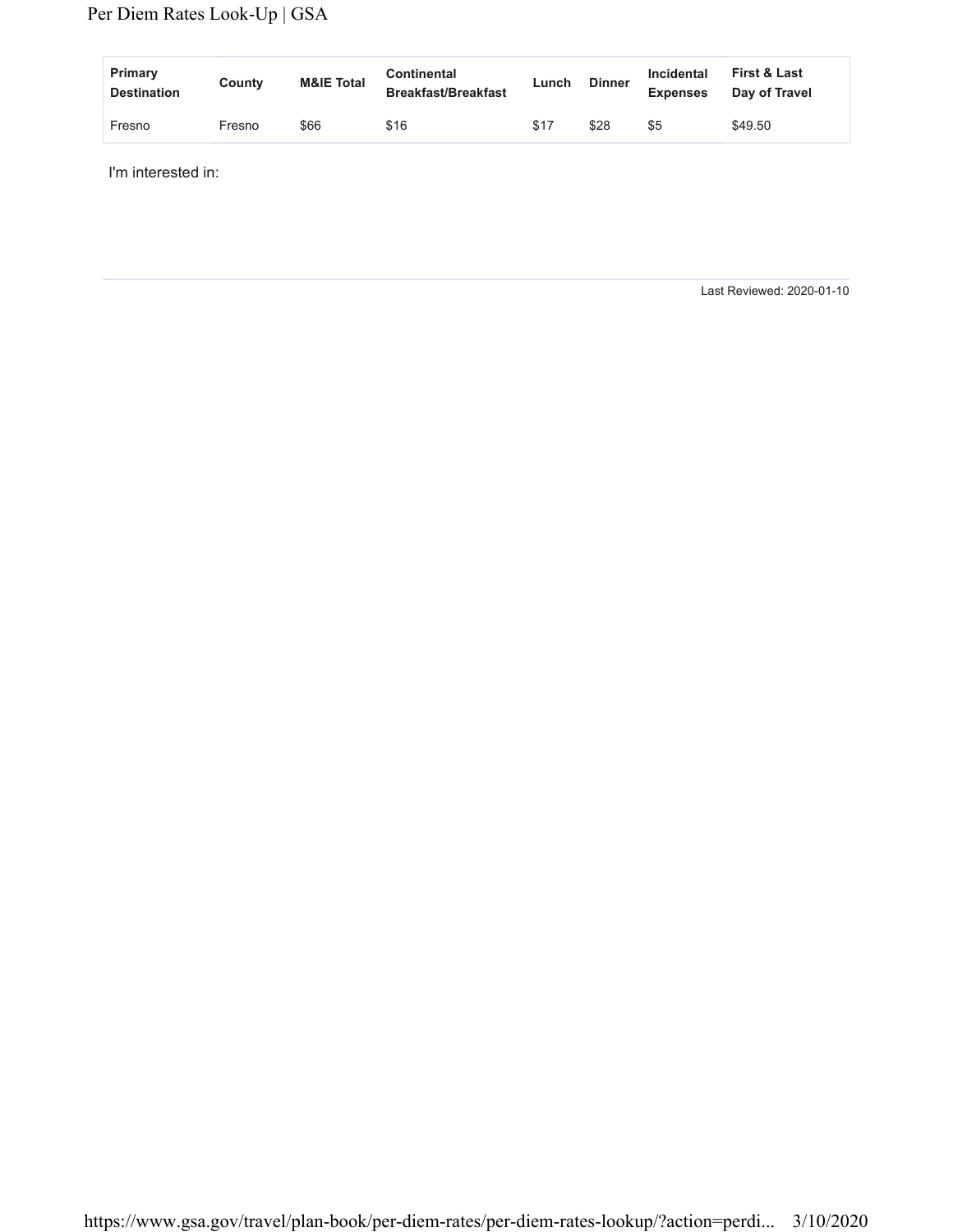An official website of the United States government

**GSA** U.S. General Services Administration

## **FY 2020 Per Diem Rates for Seattle, Washington**

I'm interested in:

## **Lodging by month (excluding taxes) | October 2019 - September 2020**

Cities not appearing below may be located within a county for which rates are listed. To determine what county a city is located in, visit the National Association of Counties (NACO) . website (a non-federal website)

| Primary<br><b>Destination</b> | County | 2019<br>Oct | <b>Nov</b>        | Dec | 2020<br>Jan | Feb | Mar               | Apr | May   | Jun   | Jul   | Aug   | Sep   |
|-------------------------------|--------|-------------|-------------------|-----|-------------|-----|-------------------|-----|-------|-------|-------|-------|-------|
| Seattle                       | King   | \$184       | \$184 \$184 \$184 |     |             |     | \$184 \$184 \$184 |     | \$257 | \$257 | \$257 | \$257 | \$257 |

## **Meals & Incidentals (M&IE) Breakdown**

Use this table to find the following information for federal employee travel:

**M&IE Total** - the full daily amount received for a single calendar day of travel when that day is neither the first nor last day of travel.

**Breakfast, lunch, dinner, incidentals** - Separate amounts for meals and incidentals. M&IE Total = Breakfast + Lunch + Dinner + Incidentals. Sometimes meal amounts must be deducted from trip voucher. See More Information

**First & last day of travel** - amount received on the first and last day of travel and equals 75% of total M&IE.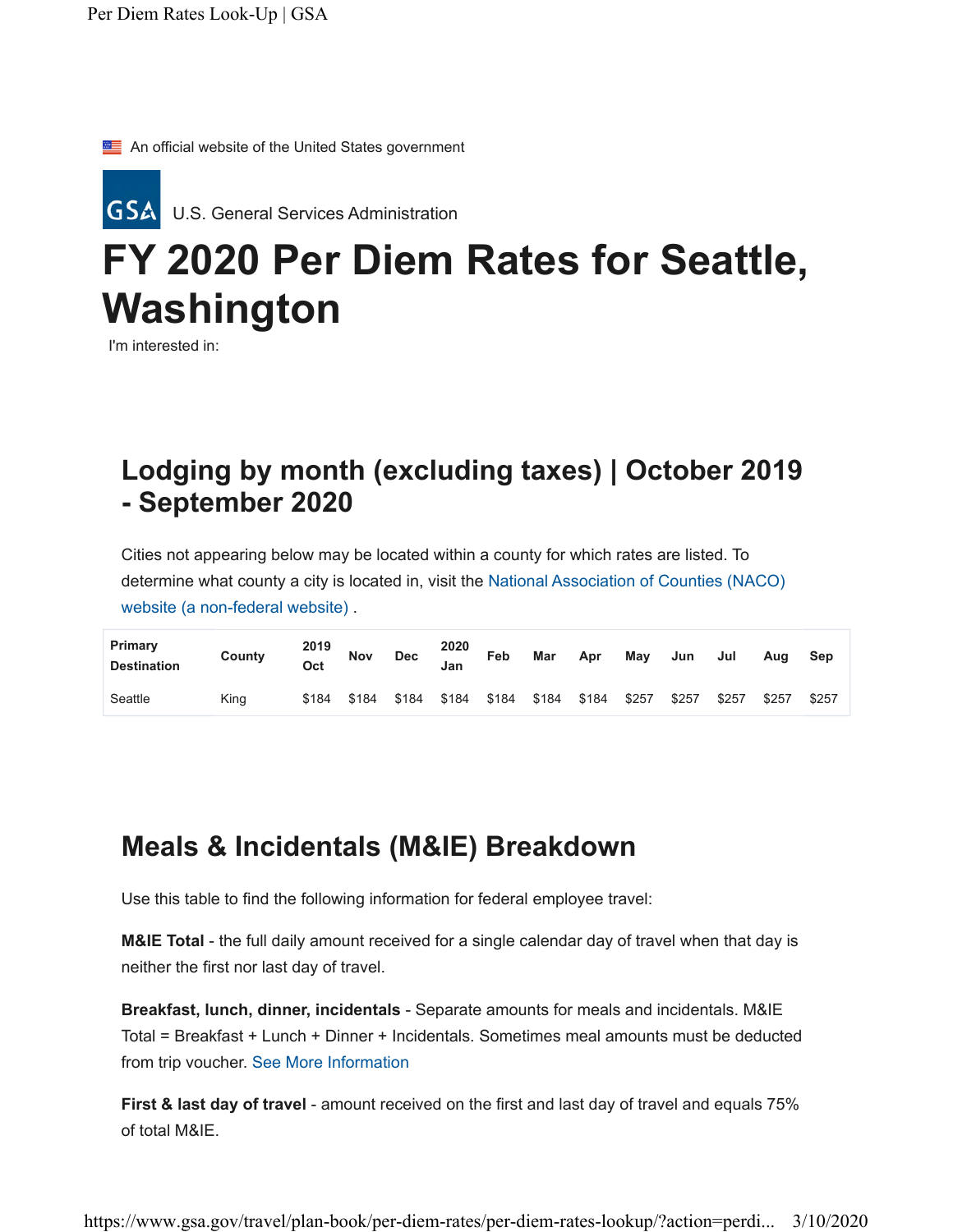| <b>Primary</b><br><b>Destination</b> | County | <b>M&amp;IE Total</b> | <b>Continental</b><br><b>Breakfast/Breakfast</b> | Lunch | <b>Dinner</b> | <b>Incidental</b><br><b>Expenses</b> | <b>First &amp; Last</b><br>Day of Travel |
|--------------------------------------|--------|-----------------------|--------------------------------------------------|-------|---------------|--------------------------------------|------------------------------------------|
| Seattle                              | King   | \$76                  | \$18                                             | \$19  | \$34          | \$5                                  | \$57.00                                  |

I'm interested in:

Last Reviewed: 2020-01-10